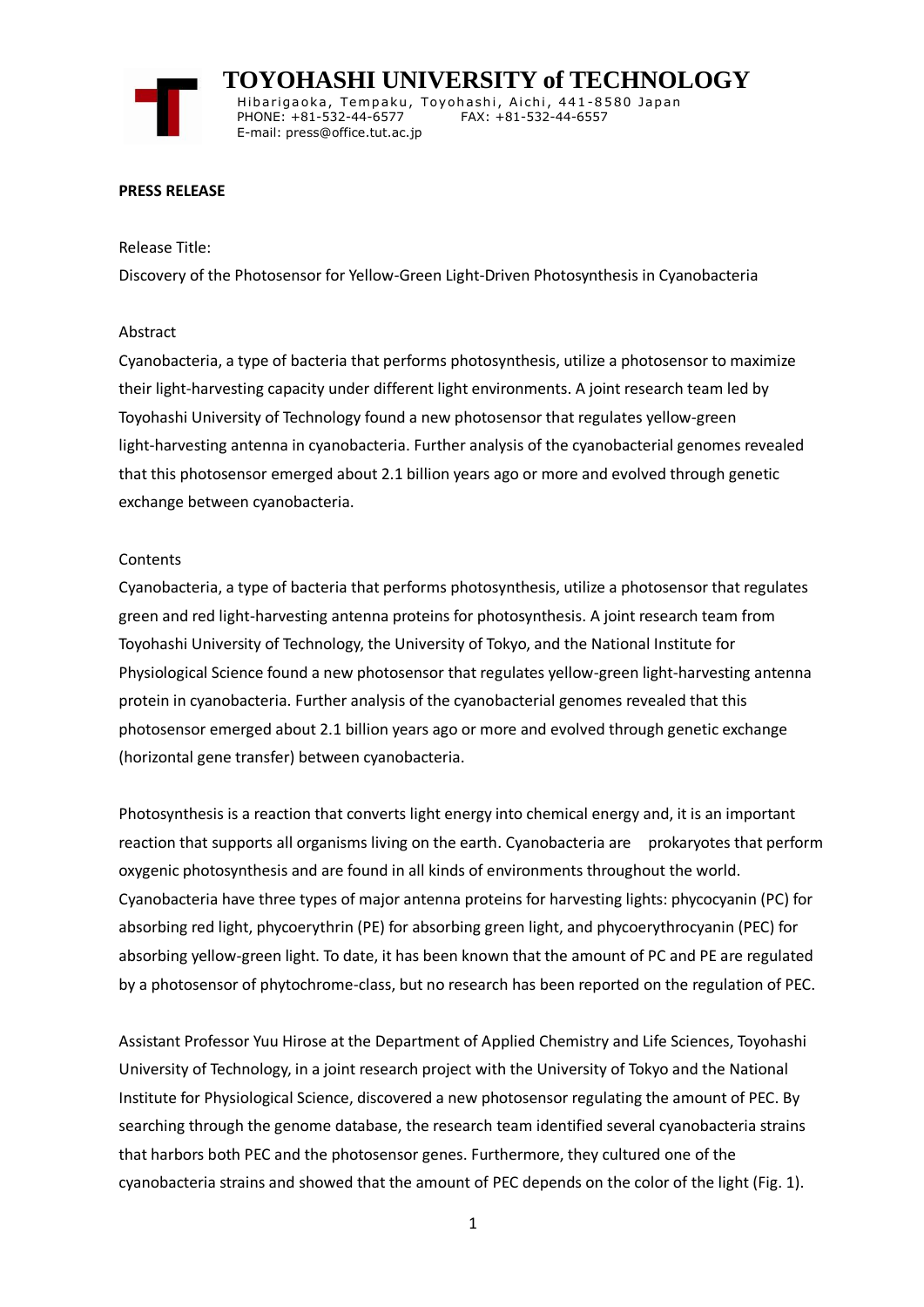# **TOYOHASHI UNIVERSITY of TECHNOLOGY**

Hibarigaoka, Tempaku, Toyohashi, Aichi, 441-8580 Japan PHONE: +81-532-44-6577 FAX: +81-532-44-6557 E-mail: press@office.tut.ac.jp

Further analysis of about 450 cyanobacteria genomes revealed that this photosensor regulating PEC emerged only once about 2.1 billion years ago or more and evolved through a genetic exchange between cyanobacteria strains (Fig. 2 and 3), which is a process called horizontal gene transfer. The photosensor was preferentially distributed among filamentous and multicellular strains but not unicellular strains. These cyanobacteria strains may utilize different light colors for photosynthesis between cells and share limited light energy.

PC and PE are currently used as natural food color additives in some foods. The result of this research can be applied to the mass production of PEC and the development of new food products. This finding may also be applied to the improvement of light energy conversion of photosynthesis and applied to research fields for the regulation of genetic functions using light illumination.

Reference:

Diverse Chromatic Acclimation Processes Regulating Phycoerythrocyanin and Rod-Shaped Phycobilisome in Cyanobacteria. Hirose Y., Chihong S., Watanabe M., Yonekawa C., Murata K., Ikeuchi M., Eki T. Molecular Plant (2019) Feb 26. in press. doi: 10.1016/j.molp.2019.02.010.

Further information Toyohashi University of Technology 1-1 Hibarigaoka, Tempaku, Toyohashi, Aichi Prefecture, 441-8580, JAPAN Inquiries: Committee for Public Relations E-mail: [press@office.tut.ac.jp](mailto:press@office.tut.ac.jp)

Toyohashi University of Technology founded in 1976 as a National University of Japan is a research institute in the fields of mechanical engineering, advanced electronics, information sciences, life sciences, and architecture.

Website[: https://www.tut.ac.jp/english/](https://www.tut.ac.jp/english/)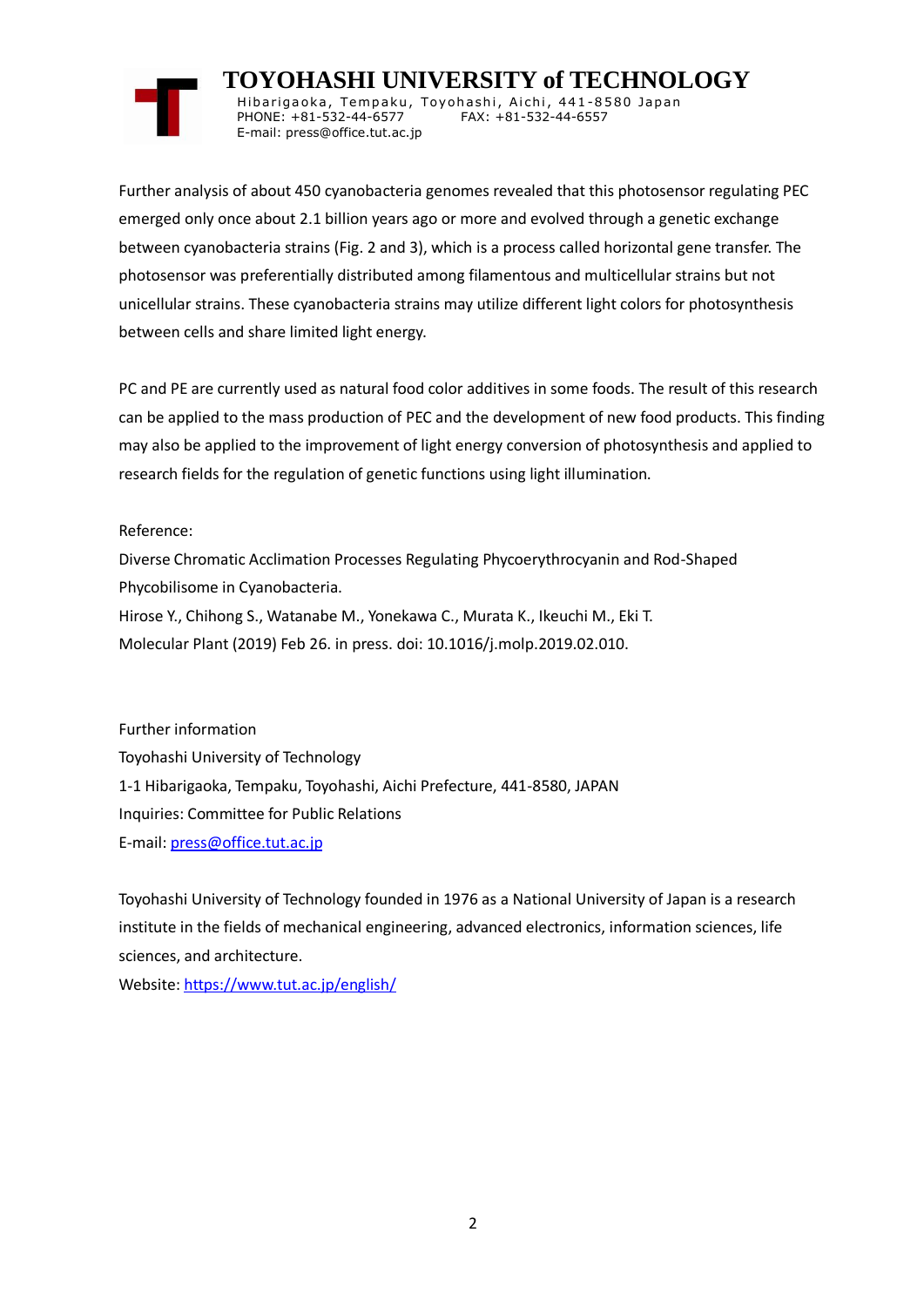



Caption: Absorption spectra of cyanobacteria cells cultured under yellow-green light or under red light. The increase in the amount of PEC was only seen in the cells cultured in yellow-green light.

Figure 2:



Caption: Phylogenic tree of cyanobacteria. Ancestral cyanobacteria acquired PEC and the photosensor, each only once, about 2.1 billion years ago or more.